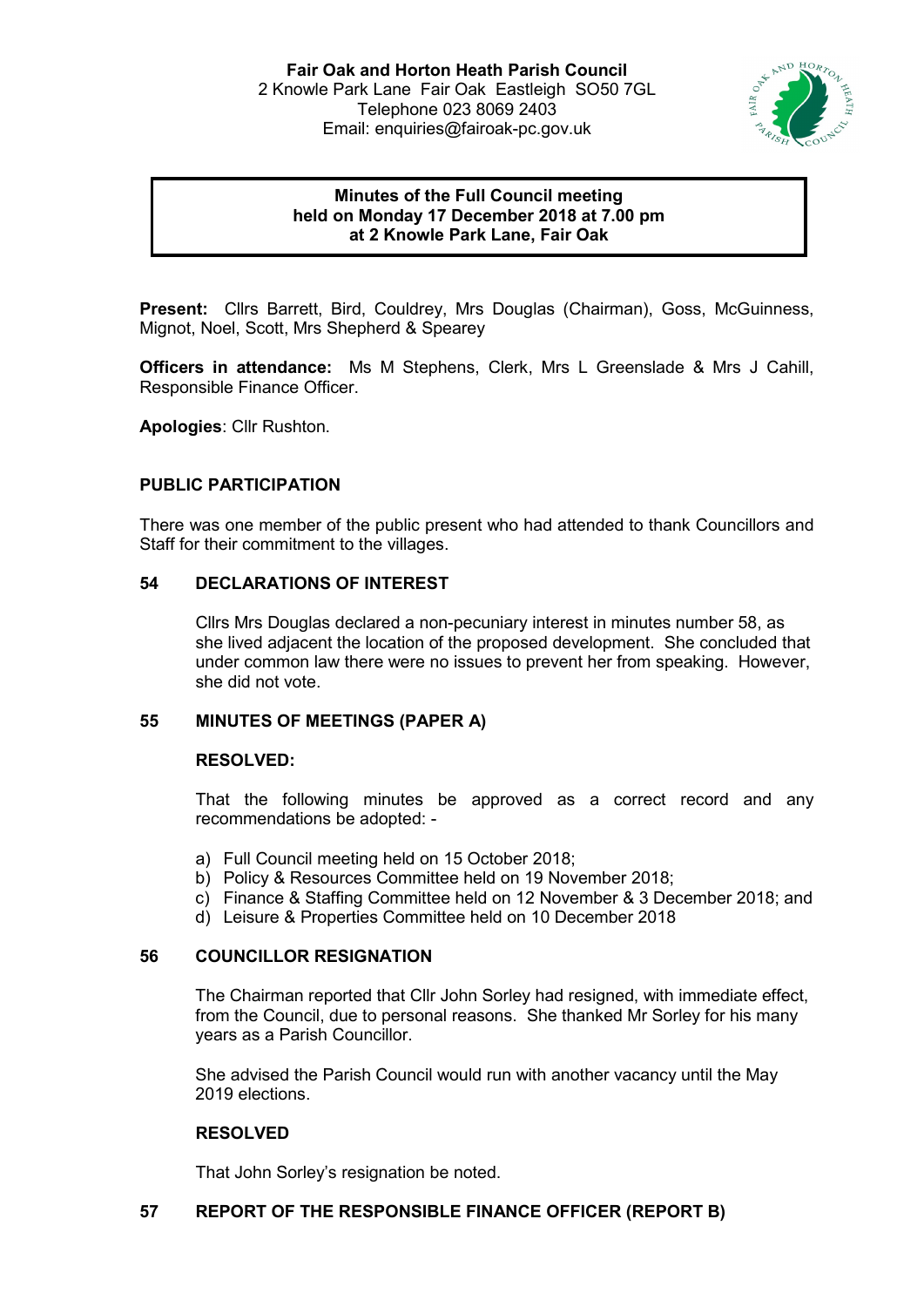Members considered the report of the Responsible Finance Officer, attached as Appendix 1 to these minutes.

## **RESOLVED**

- a) That the report be approved; and
- b) That cheque signing, and BACS payments be authorised.

### **58 TRANSFER OF PUBLIC OPEN SPACE AT PEMBERS HILL FARM**

Cllr Spearey proposed, Cllr Mrs Douglas remain in the Chairman, Cllr Goss seconded and all agreed. She did not take part in the voting.

Members considered the transfer of public open space at Pembers Hill Farm as set out in briefing paper C.

### **RESOLVED**

That the Pembers Hill Farm public open space be transferred to the Parish Council on competition of the development under the Section 106 agreement.

#### **59 BUDGET 2019-20 – PARISH PRECEPT**

Members considered the budget and Parish precept for 2019/20, as previously circulated in Report D.

Cllr Spearey proposed to approve the Budget for 2019/20, and set the Precept at £420,258 (an increase of £16,224). This would increase the current band D cost per year from £102.47 to £105.54, giving an increase of £3.06 for the year, or 5p per week. Cllrs McGuinness seconded.

Cllr Barrett moved the following amendment::- That half the Precept increase (£8,112) be taken out of general reserves, thereby halving increase in Precept level for the tax payer.

Cllr Barrett proposed increasing the precept by 11/2% rather than the proposed 3% and using reserves for the remaining 11/2%. Cllr Couldrey seconded. No Members supported this proposal. Members discussed the amendments and it was put to a vote. The motion was lost.

The substantive motion was put to the vote. The motion was carried.

# **RESOLVED**

- a) That the Budget for 2019/20 be approved; and
- b) That the Parish Precept for 2019/20 be set at £420,258.

**Clerk's note -** Subsequent to the Meeting, Eastleigh Borough Council confirmed the final tax base for 2019/20. This showed that the Parish base budget of £420,258 was an increase of 0.6% instead of the 3% as previously advised.

#### **60 NEIGHBOURHOOD POLICING TEAM**

Members considered the Neighbourhood Policing Team quarterly report, previously circulated in Report E.

#### **RESOLVED**

That the contents of the report be noted.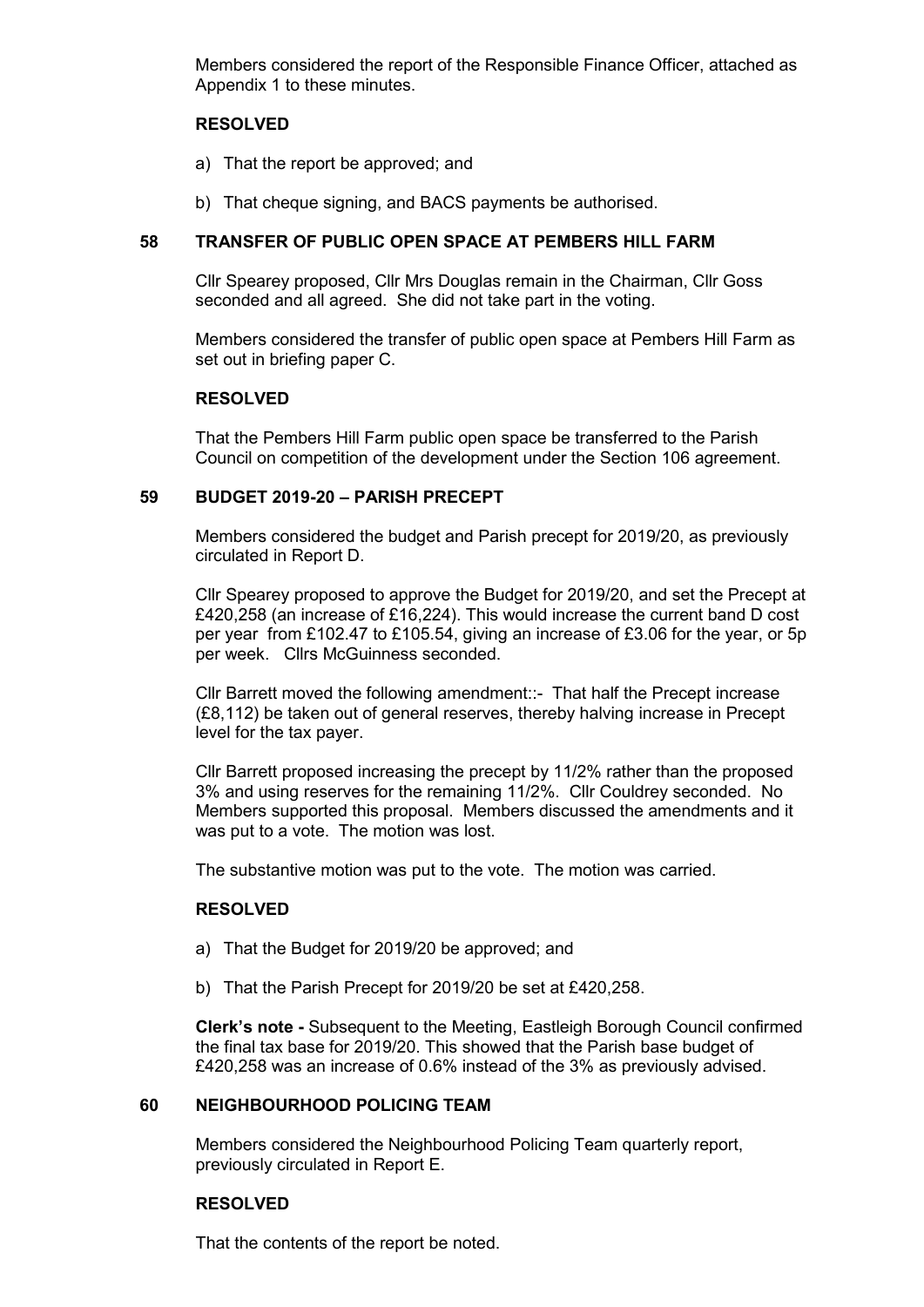# **61 NEIGHBOURHOOD PLANNING**

Members discussed whether the Parish Council should instigate a Neighbourhood Plan, as set out in Report F. Cllr McGuinness proposed that a decision be deferred until the new Council was in place in May. He also asked if the Clerk could investigate courses on the subject and that course availability direct when this matter be discussed again. Members supported this approach.

# **RESOLVED**

- a) That the Parish Council defer a decision on producing a Neighbourhood plan; and
- b) That the Clerk investigate courses on Neighbourhood Planning.

# **COMMUNITY GOVERNANCE REVIEW (CGR)**

Members received a verbal update from the Clerk. The CGR order had now been made and would take effect from 1 April 2019. The Parish would work in partnership with Eastleigh Borough Council in communicating the implications of the Review to residents.

### **RESOLVED**

That the report be noted.

# **63 POPPY APPEAL**

The Clerk outlined the current responsibilities of the Parish Council in undertaking this role. She said it had a serious impact on her workload and that of other staff, and felt that with the limited resources on staffing, and the length of time taken to complete the task, that alternative arrangements be sought for this important role. She suggested advertising in the Parish Council's newsletter, facebook and on the One Community volunteering newsletter for either a local group or individual to take on the work. Members supported this proposal.

# **RESOLVED**

- a) That the Parish Council relinquish the responsibilities of the Poppy Appeal; and
- b) That support be given to the Royal British Legion in filling this role.

# **64 REPORTS BY COUNTY AND BOROUGH MEMBERS**

None received.

# **65 OUTSIDE BODIES**

None received.

# **66 CHANGE TO MEETING DATE**

#### **RESOLVED**

That the meeting schedule to take place on Monday 13 May 2019 be rearranged to Tuesday 14 May 2019 at 7.00 pm.

# **67 MEMBERSHIP OF COMMITTEES**

Members considered changes to membership of Committee.